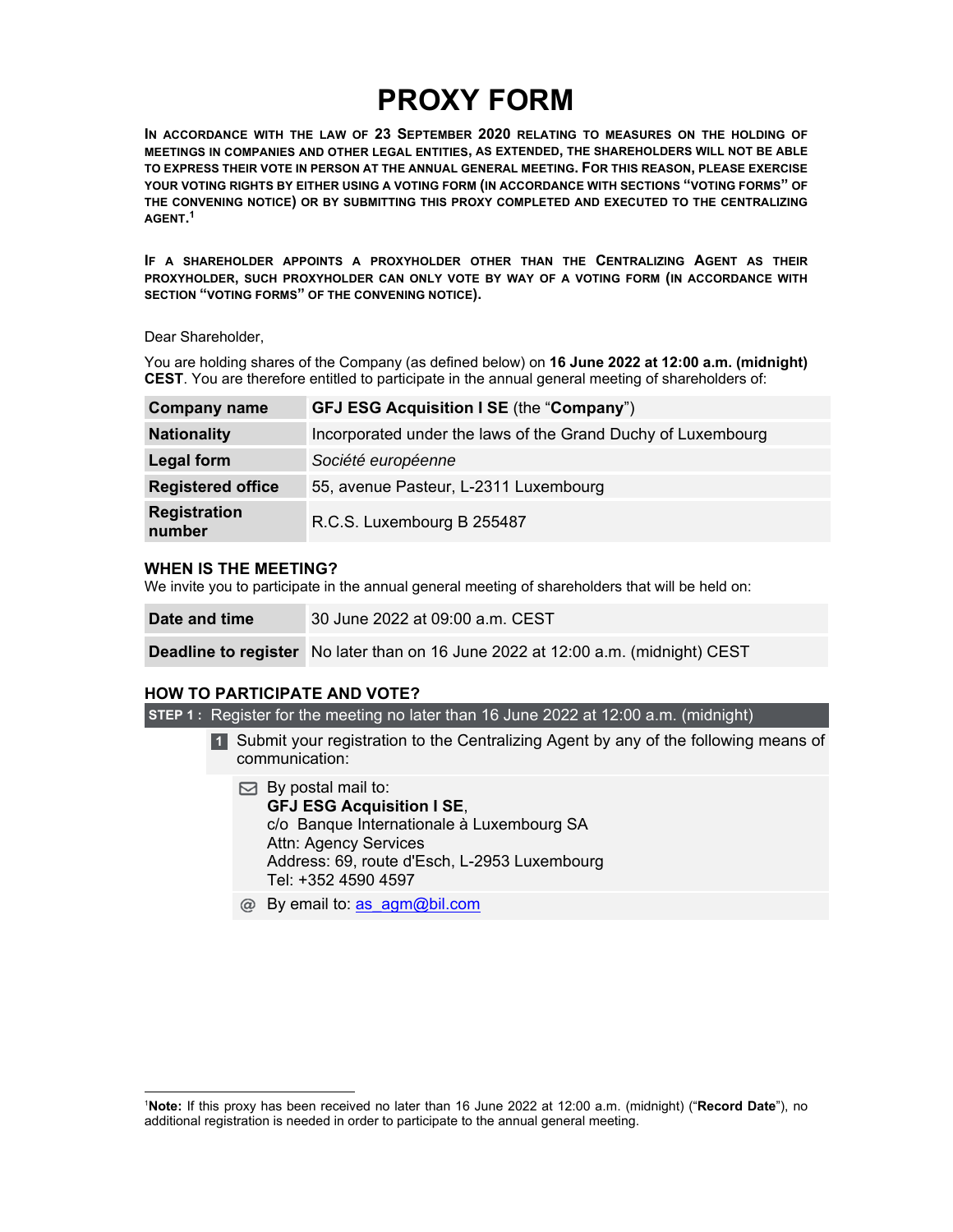## **STEP 2 :** Vote by proxy form

- Fill in the "*Proxy form*" in Schedule 1 **1**
- 2 Send the proxy form no later than 27 June 2022 at 6:00 p.m. CEST by any of the following means of communication:
	- $\boxdot$  By postal mail to: **GFJ ESG Acquisition I SE**, c/o Banque Internationale à Luxembourg SA Attn: Agency Services Address: 69, route d'Esch, L-2953 Luxembourg Tel: +352 4590 4597
	- @ By email to: as\_agm@bil.com

# **WHAT IS ON THE AGENDA?**

The shareholders will deliberate and vote on the following agenda.

|                         | Agenda                                                                                                                                                                                                                                             |  |  |  |  |
|-------------------------|----------------------------------------------------------------------------------------------------------------------------------------------------------------------------------------------------------------------------------------------------|--|--|--|--|
| $\mathbf 1$             | Presentation of the combined consolidated management report of the management board<br>of the Company regarding the annual accounts of the Company and the consolidated<br>financial statements for the financial year ended December 31, 2021.    |  |  |  |  |
| $\mathbf{2}$            | Presentation of the reports of the independent auditor (réviseur d'entreprises agréé)<br>of the Company regarding the annual accounts and the consolidated financial<br>statements of the Company for the financial year ended December 31, 2021.  |  |  |  |  |
| 3                       | Approval of the annual accounts of the Company for the financial year ended<br>December 31, 2021.                                                                                                                                                  |  |  |  |  |
| $\overline{\mathbf{4}}$ | Acknowledgement of the results of the Company made with respect to the financial<br>year ended December 31, 2021, and resolution concerning the allocation of the results<br>of the Company for the financial year ended December 31, 2021.        |  |  |  |  |
| 5                       | Approval of the consolidated financial statements of the Company for the financial year<br>ended December 31, 2021.                                                                                                                                |  |  |  |  |
| $6\phantom{1}$          | Granting of discharge (quitus) to Josef Brunner, as member of the supervisory board,<br>for the performance of his duties as member of the supervisory board for and in<br>connection with the financial year ended December 31, 2021.             |  |  |  |  |
| $\overline{7}$          | Granting of discharge (quitus) to Florian Fritsch, as member of the supervisory board,<br>for the performance of his duties as member of the supervisory board for and in<br>connection with the financial year ended December 31, 2021.           |  |  |  |  |
| 8                       | Granting of discharge (quitus) to Harald Mahrer, as member of the supervisory board,<br>for the performance of his duties as member of the supervisory board for and in<br>connection with the financial year ended December 31, 2021.             |  |  |  |  |
| 9                       | Granting of discharge (quitus) to Anna-Katharina Alex-Smend, as member of the<br>supervisory board, for the performance of her duties as member of the supervisory<br>board for and in connection with the financial year ended December 31, 2021. |  |  |  |  |
| 10                      | Granting of discharge (quitus) to Philipp von Hagen, as member of the supervisory<br>board, for the performance of her duties as member of the supervisory board for and in<br>connection with the financial year ended December 31, 2021.         |  |  |  |  |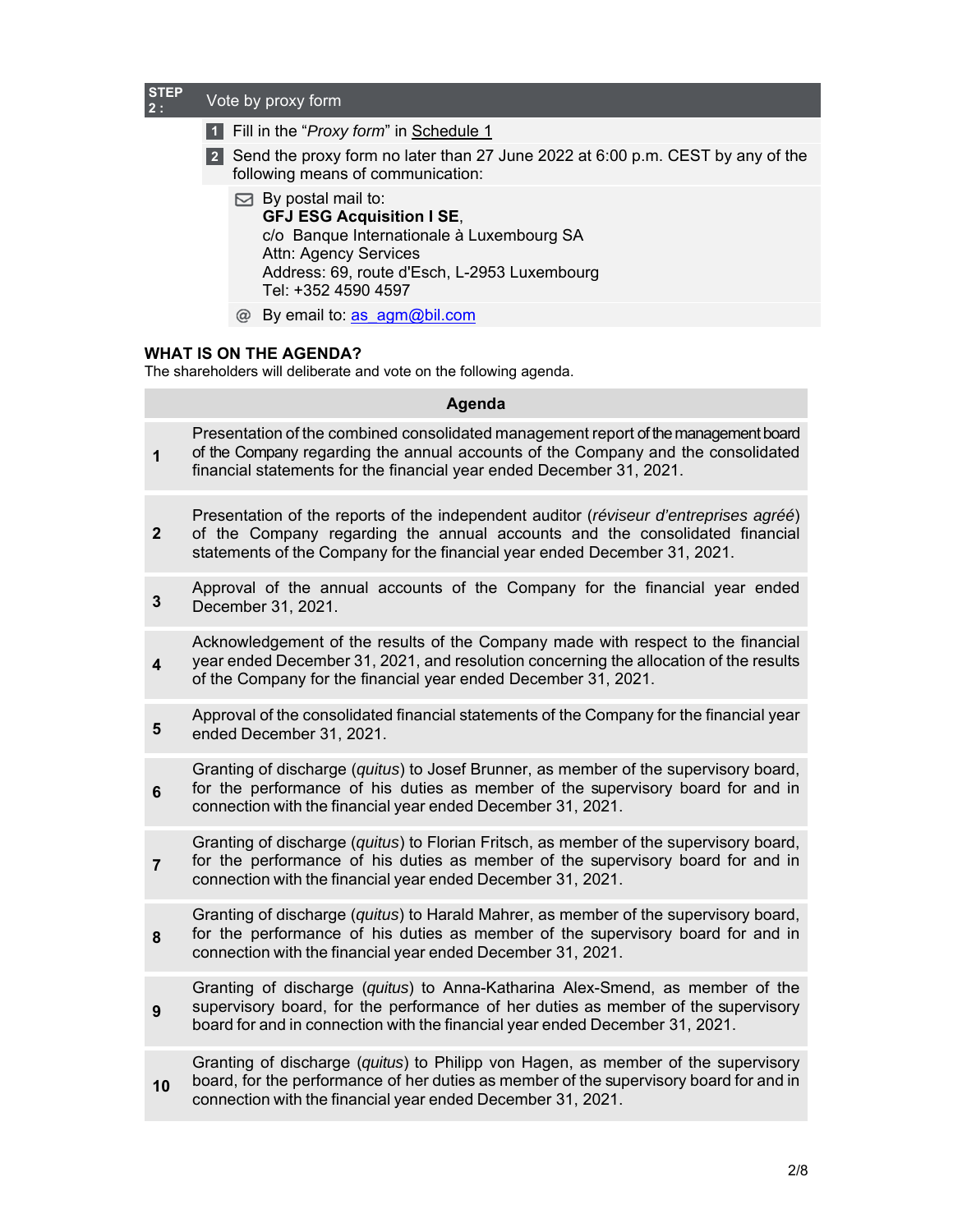**11**  Granting of discharge (*quitus*) to Edith Baggott, as member of the management board, for the performance of her duties as member of the management board for and in connection with the financial year ended December 31, 2021.

**12**  Granting of discharge (*quitus*) to Oliver Kaltner, as member of the management board, for the performance of his duties as member of the management board for and in connection with the financial year ended December 31, 2021.

**13**  Granting of discharge (*quitus*) to Gisbert Rühl, as member of the management board, for the performance of his duties as member of the management board for and in connection with the financial year ended December 31, 2021.

**14**  Renewal of the mandate of Mazars Luxembourg as independent auditor (*réviseur d'entreprises agréé*) of the Company in relation to the annual accounts and the financial statements for the financial year ending on 31 December 2021.

- **15** Approval of the remuneration of members of the supervisory board of the Company<br>**15** acting on committees acting on committees.
- **16** Presentation of and advisory vote on the remuneration policy for the members of the management board and the supervisory board.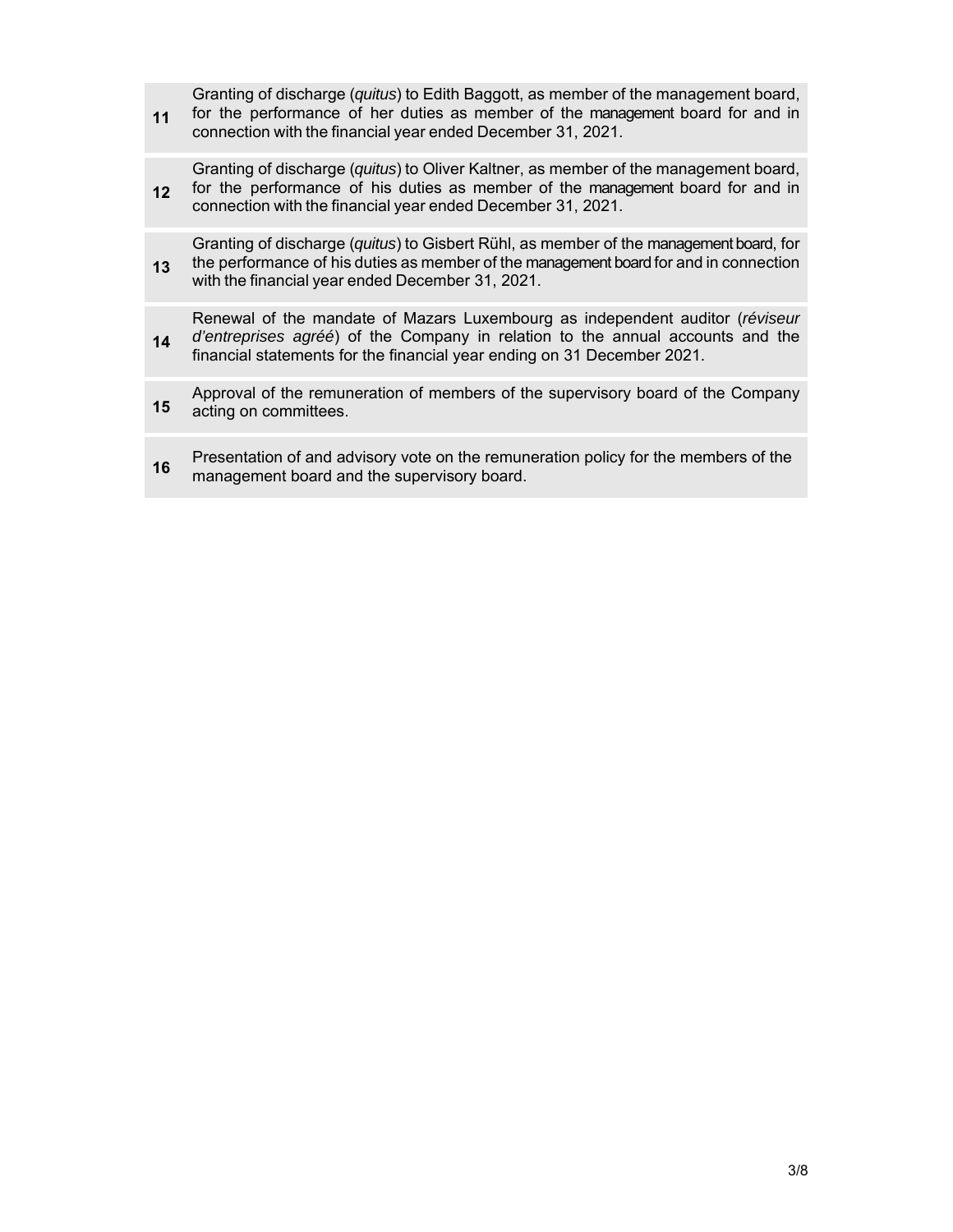

# **PROXY FORM**

for the annual general meeting of shareholders of **GFJ ESG Acquisition I SE** to be held in Luxembourg on 30 June 2022 at 09:00 a.m. CEST

#### 曲 **Please return this form no later than on 27 June 2022 at 6:00 p.m. CEST**

- $\boxdot$  By postal mail to: **GFJ ESG Acquisition I SE**, c/o Banque Internationale à Luxembourg SA Attn: Agency Services Address: 69, route d'Esch, L-2953 Luxembourg Tel: +3524590 4597
- @ By email to: as agm@bil.com

# **I, THE UNDERSIGNED,**

| If you are an individual, please indicate: |  |  |  |
|--------------------------------------------|--|--|--|
| First name(s)                              |  |  |  |
| Last name                                  |  |  |  |
| Address                                    |  |  |  |
|                                            |  |  |  |

#### **OR**

|                                                           | If you are a company, please indicate: |  |
|-----------------------------------------------------------|----------------------------------------|--|
| Corporate<br>name                                         |                                        |  |
| Registered<br>office or<br>principal place<br>of business |                                        |  |
| Registration<br>authority                                 |                                        |  |
| Registration<br>number                                    |                                        |  |

# **HOLDER OF THE FOLLOWING SHARES**

Please fill in the number of corresponding shares as shown in the attached certificate(s):

Number of shares: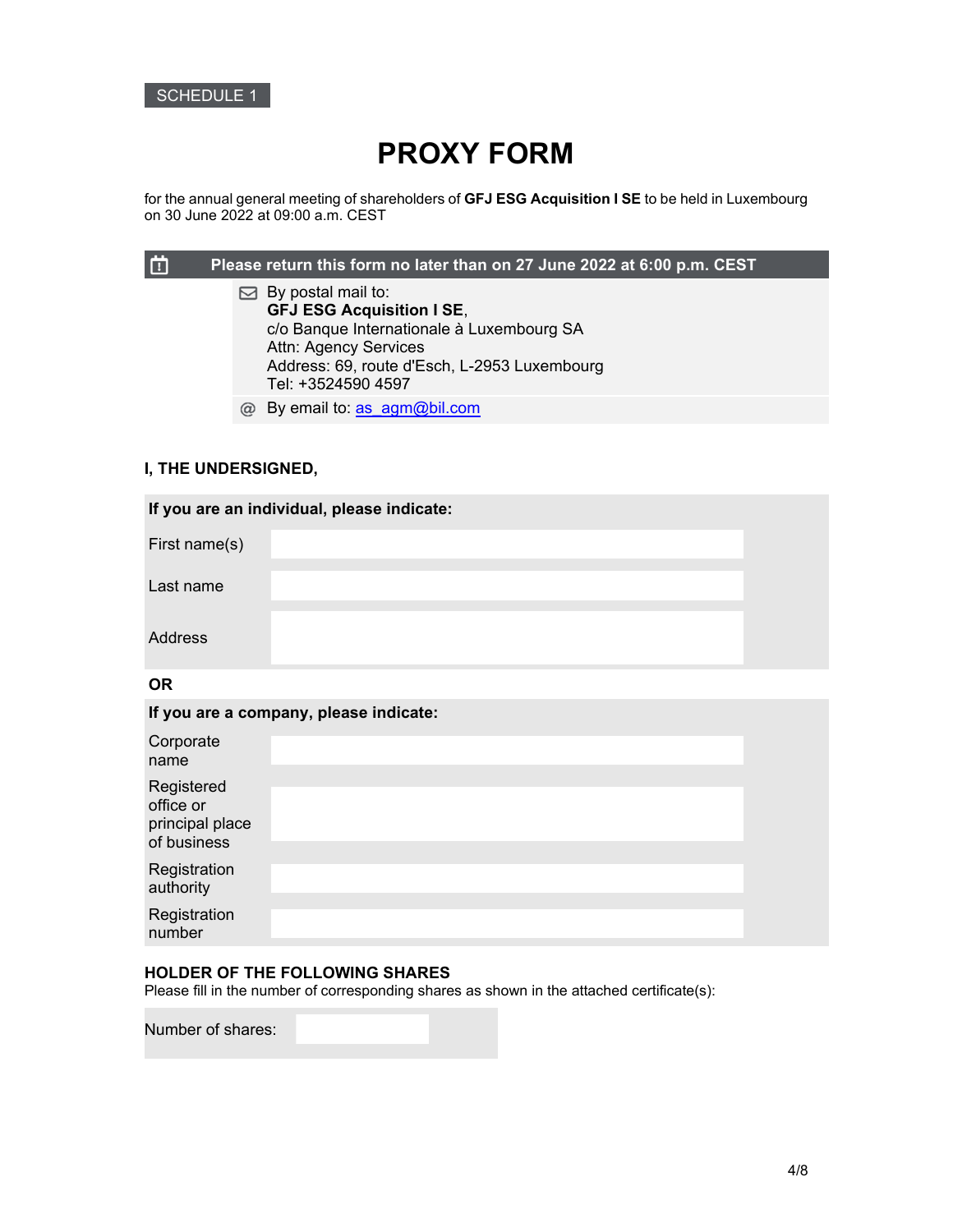# **I HEREBY GIVE IRREVOCABLE PROXY TO**

| c/o Ms. Anna Olejarz,<br>Banque Internationale à<br>Luxembourg S.A., with full |  | OR $\Box$ Other proxyholder <sup>2</sup> :<br>First Name(s) |
|--------------------------------------------------------------------------------|--|-------------------------------------------------------------|
| power of substitution                                                          |  | Last Name                                                   |
|                                                                                |  | Date of birth                                               |
|                                                                                |  | Place of birth                                              |
|                                                                                |  | Address                                                     |

# **IN ORDER TO DELIBERATE AND VOTE AS FOLLOWS ON THE AGENDA ITEMS**

## **Resolution**

**1** The general meeting of shareholders acknowledges the combined consolidated management report of the management board of the Company regarding the annual accounts of the Company and the consolidated financial statements for the financial year ended December 31, 2021

# **Resolution**

**2** The general meeting of shareholders acknowledges the reports of the independent auditor (*cabinet de révision agréé*) of the Company regarding the annual accounts and the consolidated financial statements of the Company for the financial year ended December 31, 2021, as presented to it by Mazars, in its capacity as independent auditor (*cabinet de révision agréé*) of the Company.

| <b>Resolution</b>                                                                                                                                                                         | My vote                              |
|-------------------------------------------------------------------------------------------------------------------------------------------------------------------------------------------|--------------------------------------|
| The management board proposes that the general meeting of $\Box$ I approve<br>shareholders approves the annual accounts of the Company for<br>the financial year ended December 31, 2021. | $\Box$ I do not approve<br>I abstain |

#### **Resolution My vote My vote My vote My vote My vote My vote 4** The general meeting of shareholders acknowledges the loss of EUR 5,856,918 of the Company for the financial year ended December 31, 2021, as presented to it by the management board of the Company. The management board proposes that the general meeting of shareholders carries forward the net loss of the financial year ended December 31, 2021 amounting to EUR 5,856,918 to the following financial year.  $\Box$  I approve  $\Box$  I do not approve  $\Box$  I abstain

 $2$  If you wish to appoint a person other than the Centralizing Agent as your proxyholder, please note that the proxyholder will need to provide a new voting form in accordance with section "Voting Forms" of the convening notice.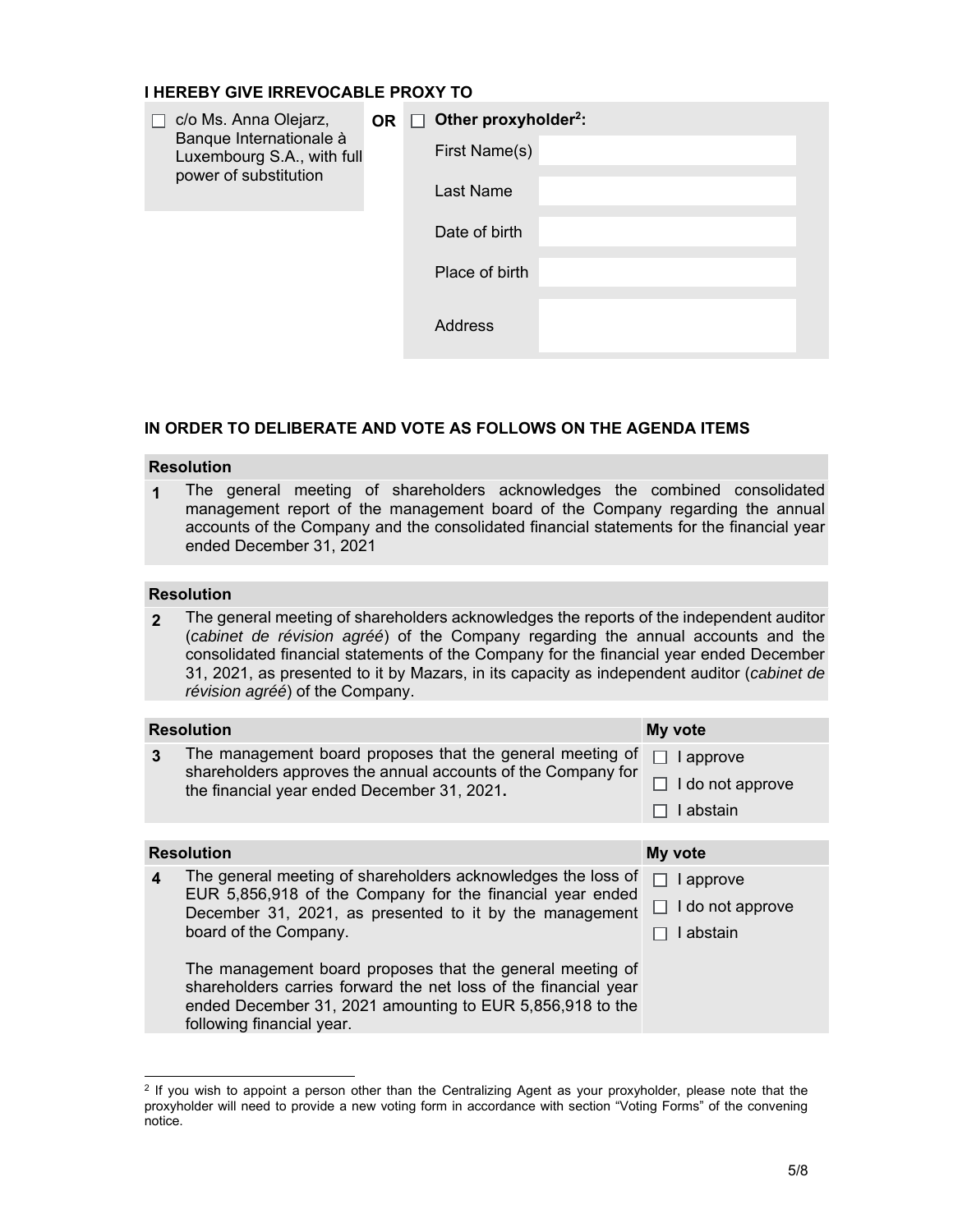|                              | <b>Resolution</b>                                                                                                                                                                                                                                                                                                |              | My vote                                    |  |  |  |
|------------------------------|------------------------------------------------------------------------------------------------------------------------------------------------------------------------------------------------------------------------------------------------------------------------------------------------------------------|--------------|--------------------------------------------|--|--|--|
| 5                            | The management board proposes that the general meeting of<br>shareholders approves the consolidated financial statements of<br>the Company for the financial year ended December 31, 2021.                                                                                                                       | H            | I approve<br>I do not approve<br>I abstain |  |  |  |
|                              |                                                                                                                                                                                                                                                                                                                  |              |                                            |  |  |  |
|                              | <b>Resolution</b>                                                                                                                                                                                                                                                                                                |              | My vote                                    |  |  |  |
| 6                            | The management board proposes that the general meeting of<br>shareholders grants discharge (quitus) to Josef Brunner, as<br>member of the supervisory board, for the performance of his<br>duties as member of the supervisory board for and in connection<br>with the financial year ended December 31, 2021.   | H            | I approve<br>I do not approve<br>I abstain |  |  |  |
|                              |                                                                                                                                                                                                                                                                                                                  |              |                                            |  |  |  |
|                              | <b>Resolution</b>                                                                                                                                                                                                                                                                                                |              | My vote                                    |  |  |  |
| $\overline{7}$               | The management board proposes that the general meeting of<br>shareholders grants discharge (quitus) to Florian Fritsch, as<br>member of the supervisory board, for the performance of his<br>duties as member of the supervisory board for and in connection<br>with the financial year ended December 31, 2021. | ΙI<br>U<br>П | I approve<br>I do not approve<br>I abstain |  |  |  |
|                              |                                                                                                                                                                                                                                                                                                                  |              |                                            |  |  |  |
|                              | <b>Resolution</b>                                                                                                                                                                                                                                                                                                |              | My vote                                    |  |  |  |
| 8                            | The management board proposes that the general meeting of                                                                                                                                                                                                                                                        |              |                                            |  |  |  |
|                              | shareholders grants discharge (quitus) to Harald Mahrer, as                                                                                                                                                                                                                                                      | ΙI           | I approve                                  |  |  |  |
|                              | member of the supervisory board, for the performance of his<br>duties as member of the supervisory board for and in connection<br>with the financial year ended December 31, 2021.                                                                                                                               | U<br>П       | I do not approve<br>I abstain              |  |  |  |
|                              |                                                                                                                                                                                                                                                                                                                  |              |                                            |  |  |  |
|                              | <b>Resolution</b>                                                                                                                                                                                                                                                                                                |              | My vote                                    |  |  |  |
| 9                            | The management board proposes that the general meeting of                                                                                                                                                                                                                                                        | l 1          | I approve                                  |  |  |  |
|                              | shareholders grants discharge (quitus) to Anna-Katharina Alex-                                                                                                                                                                                                                                                   |              |                                            |  |  |  |
|                              | Smend, as member of the supervisory board, for the                                                                                                                                                                                                                                                               | U            | I do not approve                           |  |  |  |
|                              | performance of his duties as member of the supervisory board<br>for and in connection with the financial year ended December<br>31, 2021.                                                                                                                                                                        |              | I abstain                                  |  |  |  |
|                              |                                                                                                                                                                                                                                                                                                                  |              |                                            |  |  |  |
|                              | <b>Resolution</b>                                                                                                                                                                                                                                                                                                |              |                                            |  |  |  |
|                              |                                                                                                                                                                                                                                                                                                                  |              | My vote                                    |  |  |  |
| 10                           | The management board proposes that the general meeting of<br>shareholders grants discharge (quitus) to Philipp von Hagen, as                                                                                                                                                                                     |              | I approve                                  |  |  |  |
|                              | member of the supervisory board, for the performance of his                                                                                                                                                                                                                                                      |              | I do not approve                           |  |  |  |
|                              | duties as member of the supervisory board for and in connection<br>with the financial year ended December 31, 2021.                                                                                                                                                                                              |              | I abstain                                  |  |  |  |
|                              |                                                                                                                                                                                                                                                                                                                  |              |                                            |  |  |  |
| <b>Resolution</b><br>My vote |                                                                                                                                                                                                                                                                                                                  |              |                                            |  |  |  |
| 11                           | The management board proposes that the general meeting of                                                                                                                                                                                                                                                        |              |                                            |  |  |  |
|                              | shareholders grants discharge (quitus) to Edith Baggott, as                                                                                                                                                                                                                                                      |              | I approve                                  |  |  |  |
|                              | member of the management board, for the performance of her                                                                                                                                                                                                                                                       |              | I do not approve                           |  |  |  |
|                              | duties as member of the management board for and in<br>connection with the financial year ended December 31, 2021.                                                                                                                                                                                               |              | I abstain                                  |  |  |  |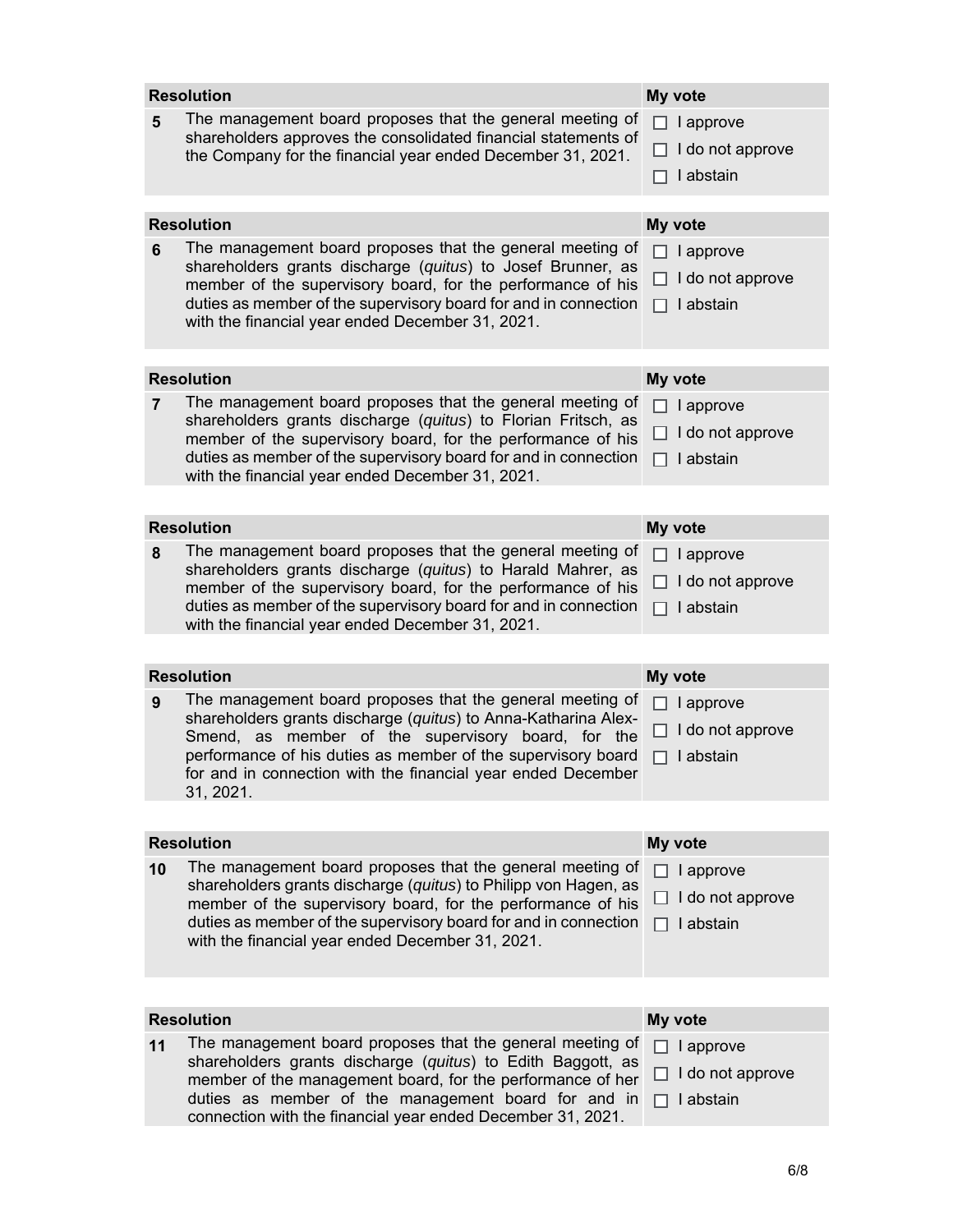|                              | <b>Resolution</b>                                                                                                                                                                                                                                                                                                                                                                                                                                                                                                                                                                                                                | My vote                                                         |  |  |  |
|------------------------------|----------------------------------------------------------------------------------------------------------------------------------------------------------------------------------------------------------------------------------------------------------------------------------------------------------------------------------------------------------------------------------------------------------------------------------------------------------------------------------------------------------------------------------------------------------------------------------------------------------------------------------|-----------------------------------------------------------------|--|--|--|
| 12                           | The management board proposes that the general meeting of<br>shareholders grant discharge (quitus) to Oliver Kaltner, as<br>member of the management board, for the performance of his<br>duties as member of the management board for and in<br>connection with the financial year ended December 31, 2021.                                                                                                                                                                                                                                                                                                                     | $\Box$ I approve<br>$\Box$ I do not approve<br>$\Box$ I abstain |  |  |  |
|                              |                                                                                                                                                                                                                                                                                                                                                                                                                                                                                                                                                                                                                                  |                                                                 |  |  |  |
|                              | <b>Resolution</b>                                                                                                                                                                                                                                                                                                                                                                                                                                                                                                                                                                                                                | My vote                                                         |  |  |  |
| 13                           | The management board proposes that the general meeting of<br>shareholders grant discharge (quitus) to Gisbert Rühl, as<br>member of the management board, for the performance of his<br>duties as member of the management board for and in<br>connection with the financial year ended December 31, 2021.                                                                                                                                                                                                                                                                                                                       | I approve<br>H<br>I do not approve<br>H<br>$\Box$ I abstain     |  |  |  |
| <b>Resolution</b><br>My vote |                                                                                                                                                                                                                                                                                                                                                                                                                                                                                                                                                                                                                                  |                                                                 |  |  |  |
| 14                           | The management board proposes that the general meeting of<br>shareholders renew the mandate of Mazars Luxembourg,<br>represented by partner Fabien Delante, as independent auditor<br>(cabinet de révision agréé) of the Company in relation to the<br>annual accounts and the consolidated financial statements for<br>the financial year ending on December 31, 2022, for a term<br>which will expire at the end of the annual general meeting of the<br>shareholders of the Company called to approve the annual<br>accounts and the consolidated financial statements for the<br>financial year ending on December 31, 2022. | I approve<br>I do not approve<br>ப<br>I abstain<br>П            |  |  |  |
|                              |                                                                                                                                                                                                                                                                                                                                                                                                                                                                                                                                                                                                                                  |                                                                 |  |  |  |
|                              | <b>Resolution</b>                                                                                                                                                                                                                                                                                                                                                                                                                                                                                                                                                                                                                | My vote                                                         |  |  |  |
| 15                           | The management board proposes that the general meeting of<br>shareholders acknowledges the remuneration of the members<br>of the supervisory board acting on the audit committee of the<br>Company, which is comprised in the fixed annual compensation<br>amounting to twenty-five thousand euro (EUR 25,000) paid to<br>the members of the supervisory board of the Company.                                                                                                                                                                                                                                                   | I approve<br>H<br>I do not approve<br>H<br>$\Box$ I abstain     |  |  |  |
|                              |                                                                                                                                                                                                                                                                                                                                                                                                                                                                                                                                                                                                                                  |                                                                 |  |  |  |
|                              | <b>Resolution</b>                                                                                                                                                                                                                                                                                                                                                                                                                                                                                                                                                                                                                | My vote                                                         |  |  |  |

16 The management board proposes that the general meeting of **I** I approve shareholders pass an advisory vote on the remuneration policy for the members of the management board and the supervisory board.

- 
- □ I do not approve

# $\Box$  I abstain